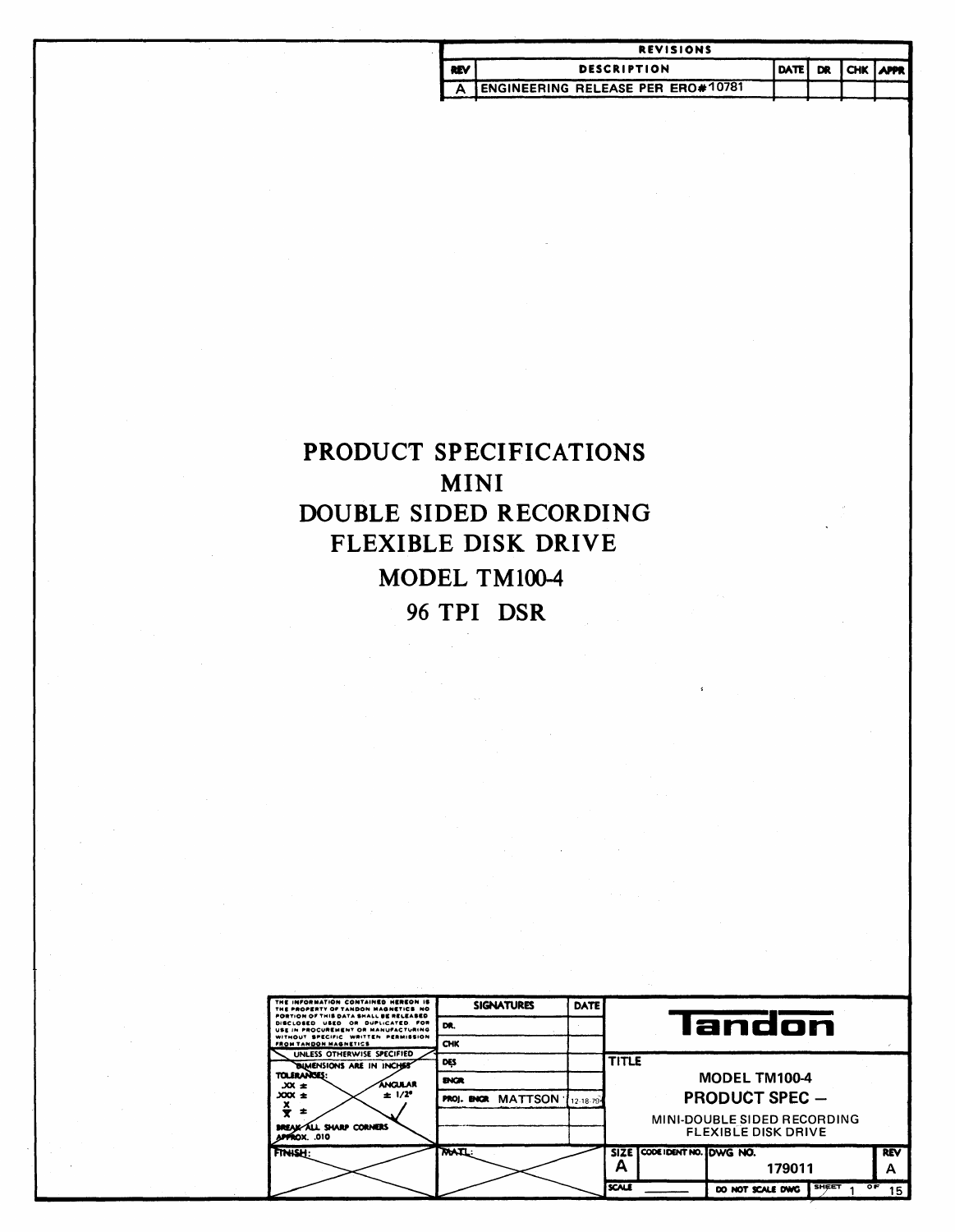| <b>REVISIONS</b> |                    |  |  |  |                  |  |  |  |
|------------------|--------------------|--|--|--|------------------|--|--|--|
| <b>REV</b>       | <b>DESCRIPTION</b> |  |  |  | DATE DR CHK APPR |  |  |  |
|                  | <b>SEE PAGE 1</b>  |  |  |  |                  |  |  |  |

### 1.0 **SCOPE**

The Tandon Magnetics Corporation Flexible Disk Drive is a compact Data Storage device utilizing an Industry Standard 5.25 inch Diskette (133.4mm).

The Flexible Disk Drive provides double density capability when a Modified Frequency Modulated (MFM) or other appropriate Recording Technique is utilized. The encoding and decoding of the data is the user's responsibility.

### 1.1 WRITE PROTECT (STANDARD)

When a Write Protected Diskette is inserted in the Flexible Disk Drive, the Write Electronics are disabled.

### 1.2 BUSY INDICATOR (STANDARD)

A Busy Indicator located on the Front Panel will become illuminated when the Flexible Disk Drive is selected.

1.3 DAISY CHAIN CAPABILITY (STANDARD)

> The unit provides Address Selection and gating Functions necessary to Daisy-chain a maximum of four (4) Drives at the user's option. The last unit on the Daisy Chain terminates the Interface. The terminations are accomplished by a resistor array plugged into a D.I.P. Socket.

### 1.4 INTERNAL TRIM ERASE (STANDARD)

The Flexible Disk Drive provides internally the necessary control signal for proper Trim erasure of Data.

|              | landon                  |                                                           |             |    |  |  |
|--------------|-------------------------|-----------------------------------------------------------|-------------|----|--|--|
| <b>TITLE</b> |                         |                                                           |             |    |  |  |
|              |                         | MODEL TM100-4                                             |             |    |  |  |
|              |                         | <b>PRODUCT SPEC -</b>                                     |             |    |  |  |
|              |                         | MINI-DOUBLE SIDED RECORDING<br><b>FLEXIBLE DISK DRIVE</b> |             |    |  |  |
| SIZE I       | CODE IDENT NO. DUVG NO. |                                                           |             | RÑ |  |  |
| 179011       |                         |                                                           |             |    |  |  |
| <b>SCALE</b> |                         | DO NOT SCALE DWG                                          | SHEET<br>OF |    |  |  |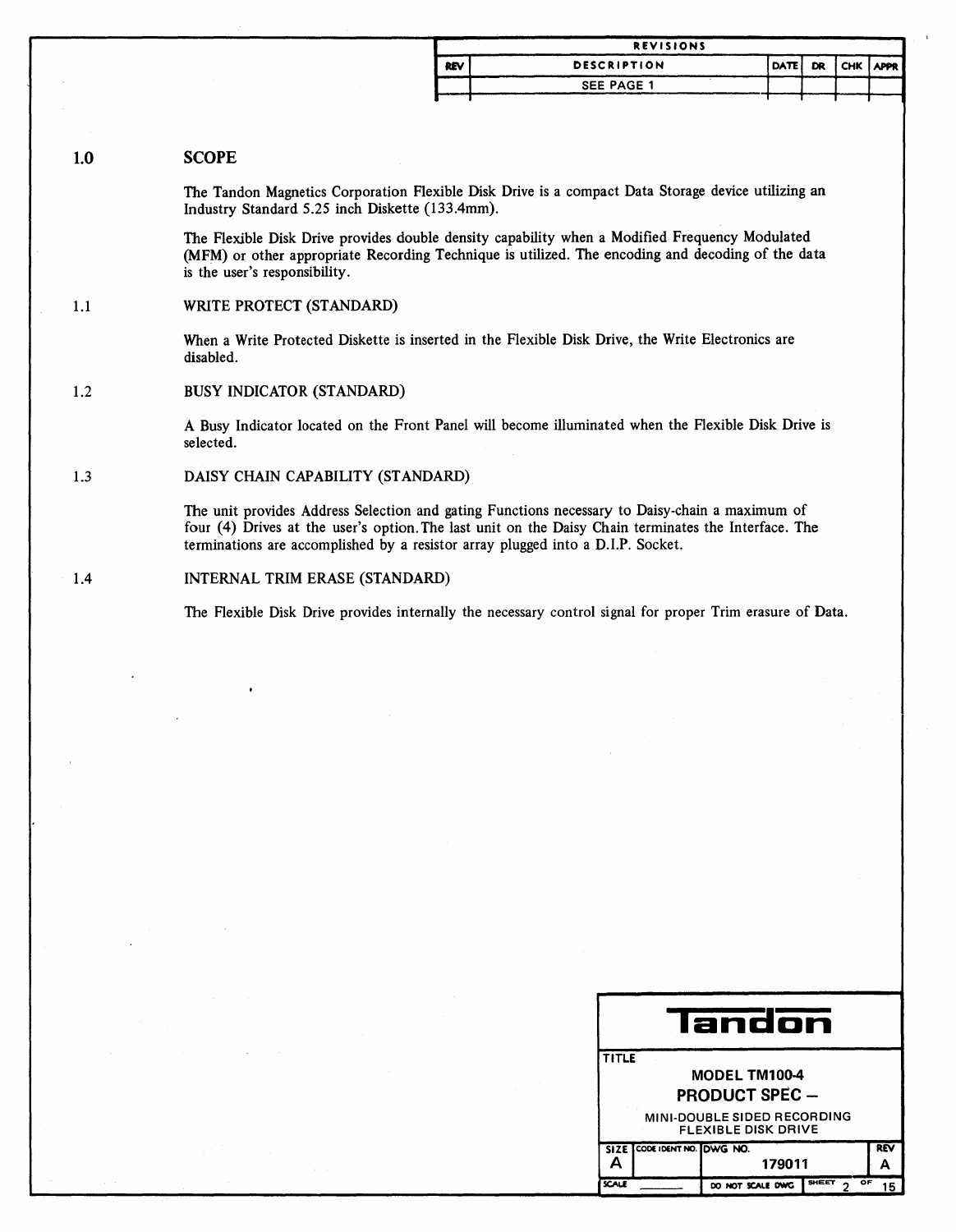| <b>REVISIONS</b> |                    |                  |  |  |  |  |  |
|------------------|--------------------|------------------|--|--|--|--|--|
| <b>REV</b>       | <b>DESCRIPTION</b> | DATE DR CHK APPR |  |  |  |  |  |
|                  | SEE PAGE 1<br>. .  |                  |  |  |  |  |  |
|                  |                    |                  |  |  |  |  |  |

| 2.0   | PERFORMANCE CHARACTERISTICS                                                     |
|-------|---------------------------------------------------------------------------------|
| 2.1.1 | <b>HEADS</b>                                                                    |
|       | Two (Double Sided Recording) T.M.C. Patented Design (one Fixed - one Gimbaled). |
|       | Wear guaranteed 20,000 hours in media contact.                                  |
| 2.1.2 | TRACKS:                                                                         |
|       | 80 per side 160 total                                                           |
|       | .264 mm (10.4 milli inch) Spacing                                               |
|       | 34.39 mm Track Radius (inside) side 1                                           |
| 2.1.3 | <b>RECORDING:</b>                                                               |
|       | 231.37 FR/mm (5877BPI MFM) inside track, Head #1                                |
|       | 125 K Bits/Sec (Single Density)                                                 |
|       | 25 K Bits/Track (Uniformated Single Density)                                    |
|       | 4.00 Mega Bits/Diskette (Unformated Single Density)                             |
| 2.1.4 | <b>MEDIA</b>                                                                    |
|       | 133.4 mm (5.25 Inch) Industry Standard Diskette                                 |
|       | 3.6 x 10 <sup>6</sup> Passes per Track Minimum wear guarantee                   |
| 2.1.5 | <b>DISK SPEED</b>                                                               |
|       | 300 R.P.M. $\pm$ 1.5%                                                           |
|       | I.S.V. $\pm$ 3%                                                                 |
|       | Latency 100ms Nominal                                                           |
|       | 250 Milli-Sec Start Time MAX                                                    |
|       | 150 Milli-Sec Stop Time MAX                                                     |
| 2.1.6 | <b>ACCESS TIME</b>                                                              |
|       | 3.0 Millisec - Track to Track                                                   |
|       | 15 Millisec - Heads Settle Time                                                 |
|       |                                                                                 |

|                                        | landon                                                                                                                     |                  |                         |          |  |  |
|----------------------------------------|----------------------------------------------------------------------------------------------------------------------------|------------------|-------------------------|----------|--|--|
|                                        | <b>TITLE</b><br><b>MODEL TM100-4</b><br><b>PRODUCT SPEC -</b><br>MINI-DOUBLE SIDED RECORDING<br><b>FLEXIBLE DISK DRIVE</b> |                  |                         |          |  |  |
| SIZE CODE IDENT NO. LOWG NO.<br>179011 |                                                                                                                            |                  |                         | REV<br>А |  |  |
| <b>SCALE</b>                           |                                                                                                                            | DO NOT SCALE DWG | <b>SHEET</b><br>Ö٣<br>ົ | 15       |  |  |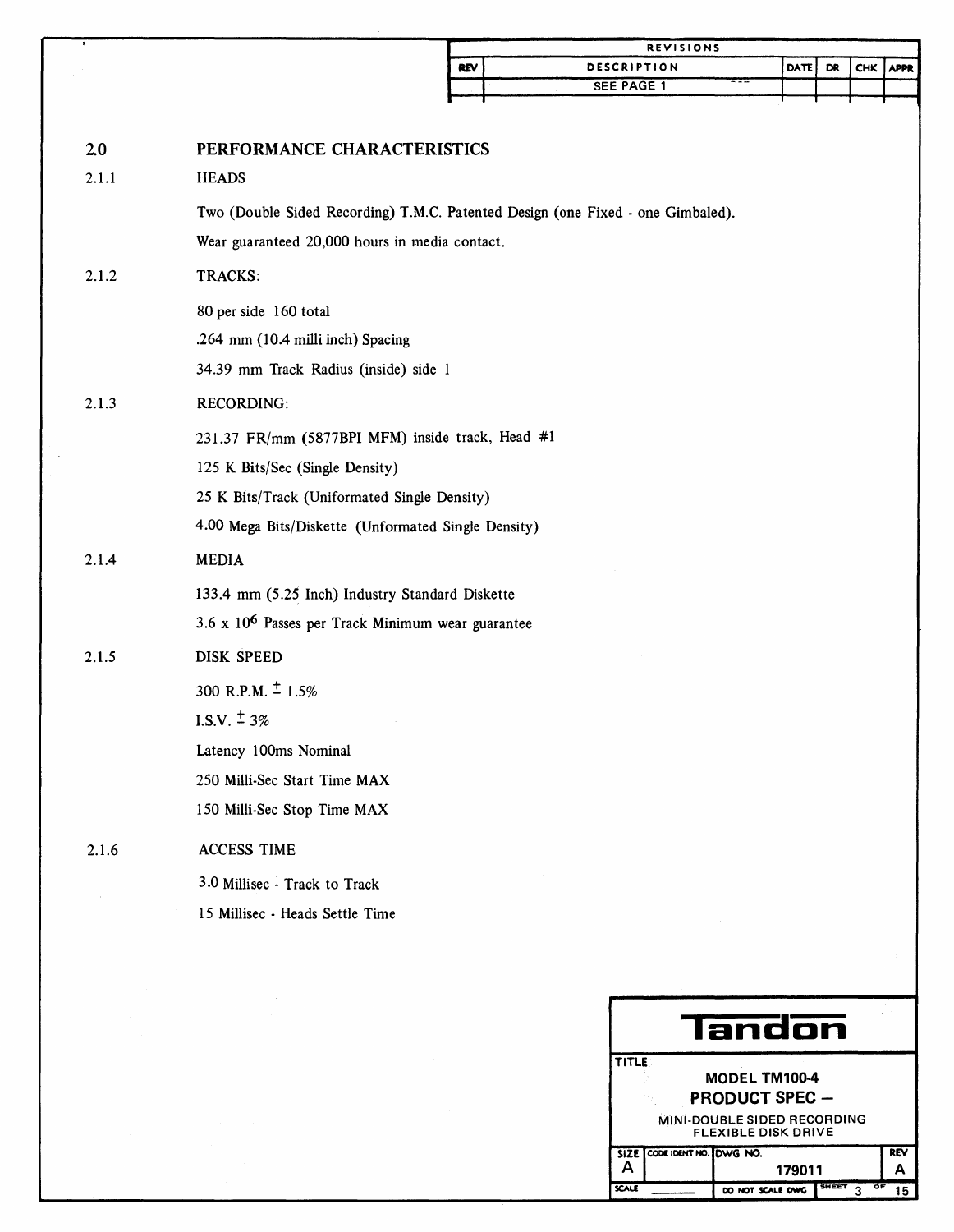| <b>REVISIONS</b> |                    |                  |  |  |  |  |  |
|------------------|--------------------|------------------|--|--|--|--|--|
| <b>REV</b>       | <b>DESCRIPTION</b> | DATE DR CHK APPR |  |  |  |  |  |
|                  | <b>SEE PAGE 1</b>  |                  |  |  |  |  |  |
|                  |                    |                  |  |  |  |  |  |

### **ERROR RATES (MAXIMUM)**  $2.1.7$

One Recoverable error in 10<sup>9</sup> Bits.

One non-Recoverable Error in  $10^{12}$  Bits.

One seek error in 10<sup>6</sup> seeks.

These error rates are exclusive of external sources, i.e. user Electronics, Defective Diskette, Contaminated Diskette, etc.

### ELECTRO-MAGNETIC CHARACTERISTICS  $2.1.8$

The TMC Flexible Disk Drive is designed to minimize electrical interference generated internally, and propagated through Space or on Associated Conductors.

|                             | Iandon                                                    |                       |                    |     |  |  |
|-----------------------------|-----------------------------------------------------------|-----------------------|--------------------|-----|--|--|
| TITLE                       |                                                           |                       |                    |     |  |  |
|                             |                                                           | <b>MODEL TM100-4</b>  |                    |     |  |  |
|                             |                                                           | <b>PRODUCT SPEC -</b> |                    |     |  |  |
|                             | MINI-DOUBLE SIDED RECORDING<br><b>FLEXIBLE DISK DRIVE</b> |                       |                    |     |  |  |
| SIZE CODE IDENT NO. DWG NO. |                                                           |                       |                    | REV |  |  |
| А<br>179011                 |                                                           | А                     |                    |     |  |  |
| SCALE                       |                                                           | DO NOT SCALE DWG      | <b>SHEET</b><br>ОF |     |  |  |

gi, 4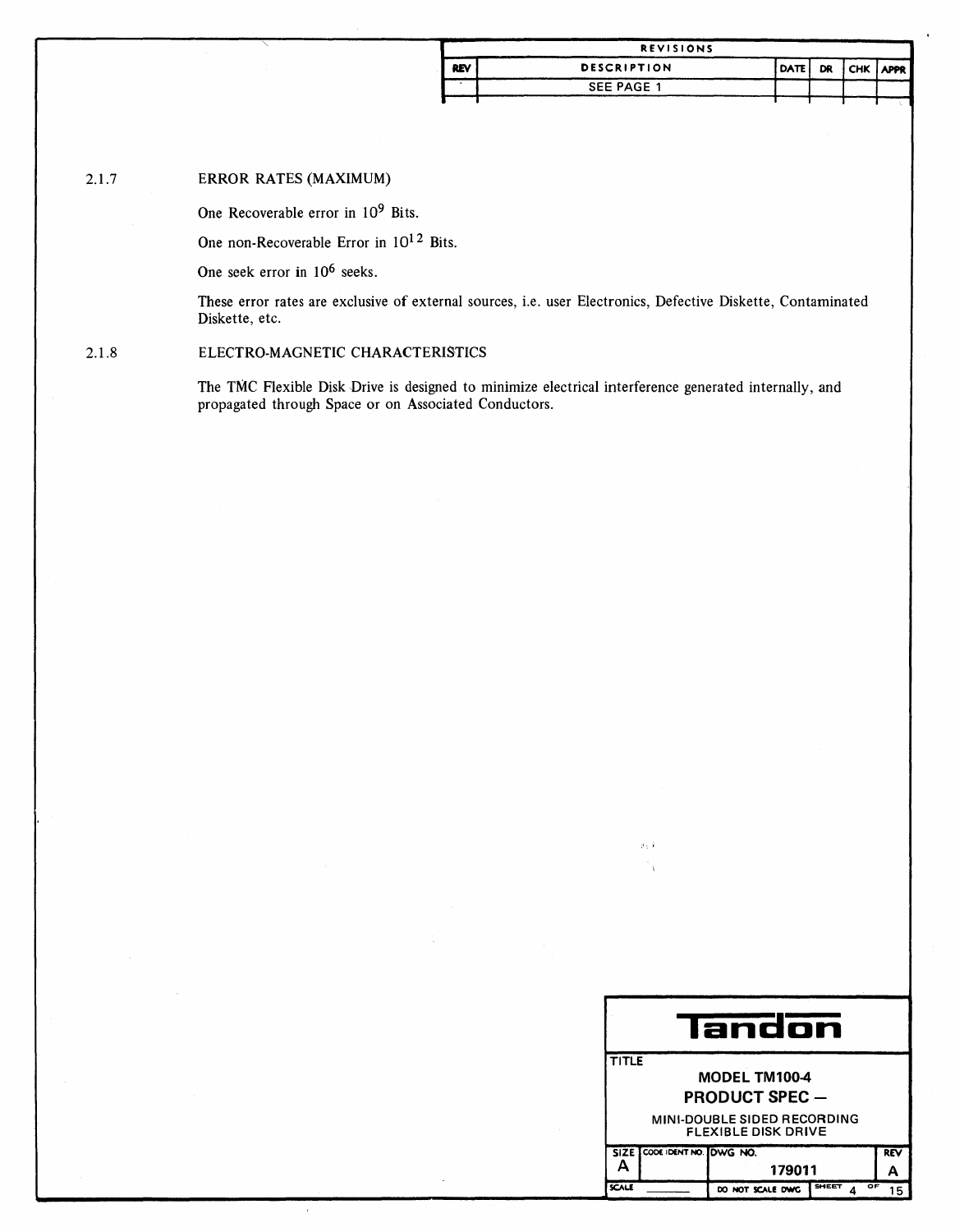| <b>REVISIONS</b> |                    |                  |  |  |  |  |  |
|------------------|--------------------|------------------|--|--|--|--|--|
| <b>REV</b>       | <b>DESCRIPTION</b> | DATE DR CHK APPR |  |  |  |  |  |
|                  | SEE PAGE 1         |                  |  |  |  |  |  |
|                  |                    |                  |  |  |  |  |  |

### 3.0 ENVIRONMENTAL SPECIFICATIONS

3.1 The Drive will meet its operational specifications under the following environmental conditions:

### 3.1.1 TEMPERATURE

16<sup>o</sup>C to 44<sup>o</sup>C (60<sup>o</sup>F to 112<sup>o</sup>F) Operating

-40 $^{\circ}$ C to 71 $^{\circ}$ C (-40 $^{\circ}$ F to 160 $^{\circ}$ F) Non operating

### 3.1.2 RELATIVE HUMIDITY

20 - 80% Operating (Non condensing)

5 - 95% Non operating (Non condensing)

### 3.1.3 **ALTITUDE**

304.8 m (500 ft) below Sea Level to 15,240 m (50,000 ft) above Sea Level Operating or Non Operating.

### 3.1.4 SHIPMENT

When prepared for shipment by TMC, it will meet the requirements of NSTA Pre-Shipment Test Procedure Project 1A.

|       | landon                                                                                                                            |                  |                         |    |  |  |
|-------|-----------------------------------------------------------------------------------------------------------------------------------|------------------|-------------------------|----|--|--|
|       | <b>TITLE</b><br><b>MODEL TM100-4</b><br><b>PRODUCT SPEC —</b><br><b>MINI-DOUBLE SIDED RECORDING</b><br><b>FLEXIBLE DISK DRIVE</b> |                  |                         |    |  |  |
| А     | SIZE CODE IDENT NO. DWG NO.                                                                                                       | 179011           | <b>REV</b>              |    |  |  |
| SCALE |                                                                                                                                   | DO NOT SCALE DWG | <b>SHEET</b><br>OF<br>5 | 15 |  |  |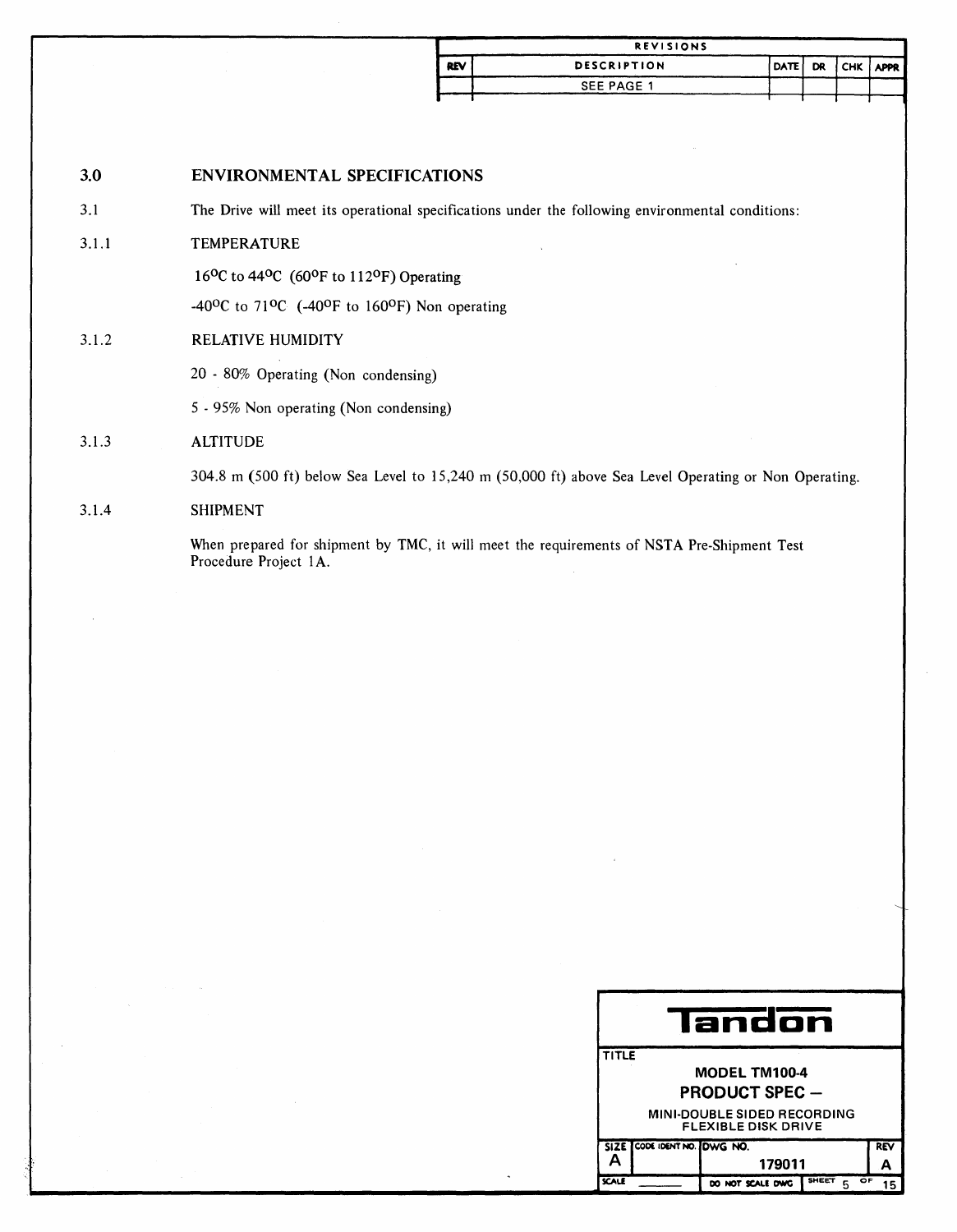|            | <b>REVISIONS</b>   |             |  |             |
|------------|--------------------|-------------|--|-------------|
| <b>REV</b> | <b>DESCRIPTION</b> | <b>DATE</b> |  | DR CHK APPR |
|            | SEE PAGE 1         |             |  |             |
|            |                    |             |  |             |

4.0 **MOUNTING** 

> The Flexible Disk Drive may be mounted in any of the following planes: (Upright, Horizontal or Vertical). When mounted horizontally, recording Head #1 (top) must be the upper most head. Mounting holes are provided in various locations for attachments to user supplied mounting Brackets. See Figure #1.

PHYSICAL DIMENSION AND WEIGHT  $4.2$ 

 $4.2.1$ 

 $4.1$ 

Figure #1 illustrates the Physical Dimensions of TMC Flexible Disk Drive. Summarized as follows:

| Weight: | 1.45 $Kg$ (3.2 lb)     |
|---------|------------------------|
| Height: | 85.85 mm (3.38 inches) |
| Width:  | 149.1 mm (5.87 inches) |
| Length: | 203.2 mm (8.0 inches)  |

| landon                                                    |                                             |            |  |  |  |
|-----------------------------------------------------------|---------------------------------------------|------------|--|--|--|
| <b>TITLE</b>                                              |                                             |            |  |  |  |
|                                                           | <b>MODEL TM100-4</b>                        |            |  |  |  |
|                                                           | <b>PRODUCT SPEC -</b>                       |            |  |  |  |
| MINI-DOUBLE SIDED RECORDING<br><b>FLEXIBLE DISK DRIVE</b> |                                             |            |  |  |  |
|                                                           | SIZE CODE IDENT NO. DWG NO.                 | <b>REV</b> |  |  |  |
|                                                           | 179011                                      |            |  |  |  |
|                                                           | <b>SHEET</b><br>OF<br>DO NOT SCALE DWG<br>հ | 15         |  |  |  |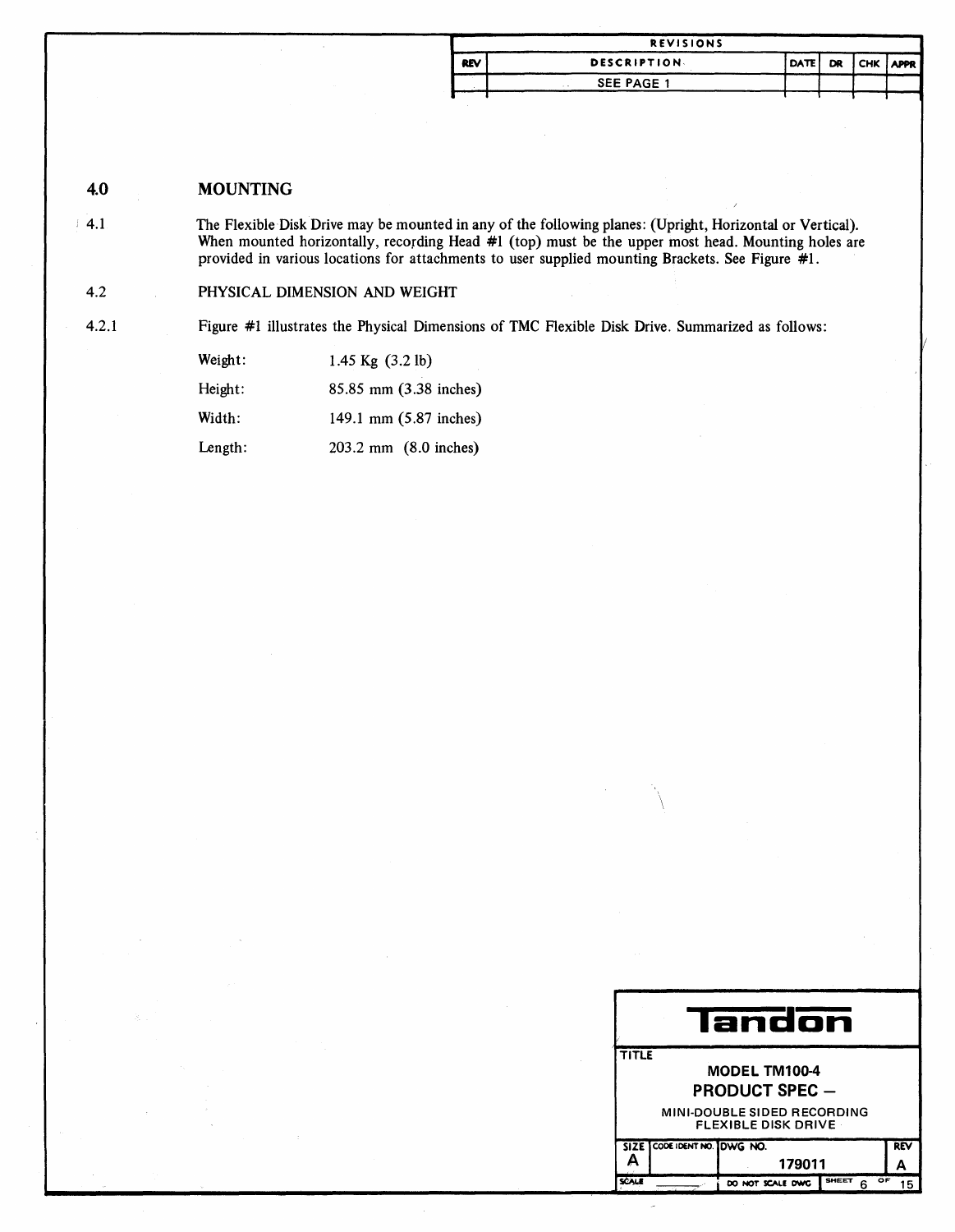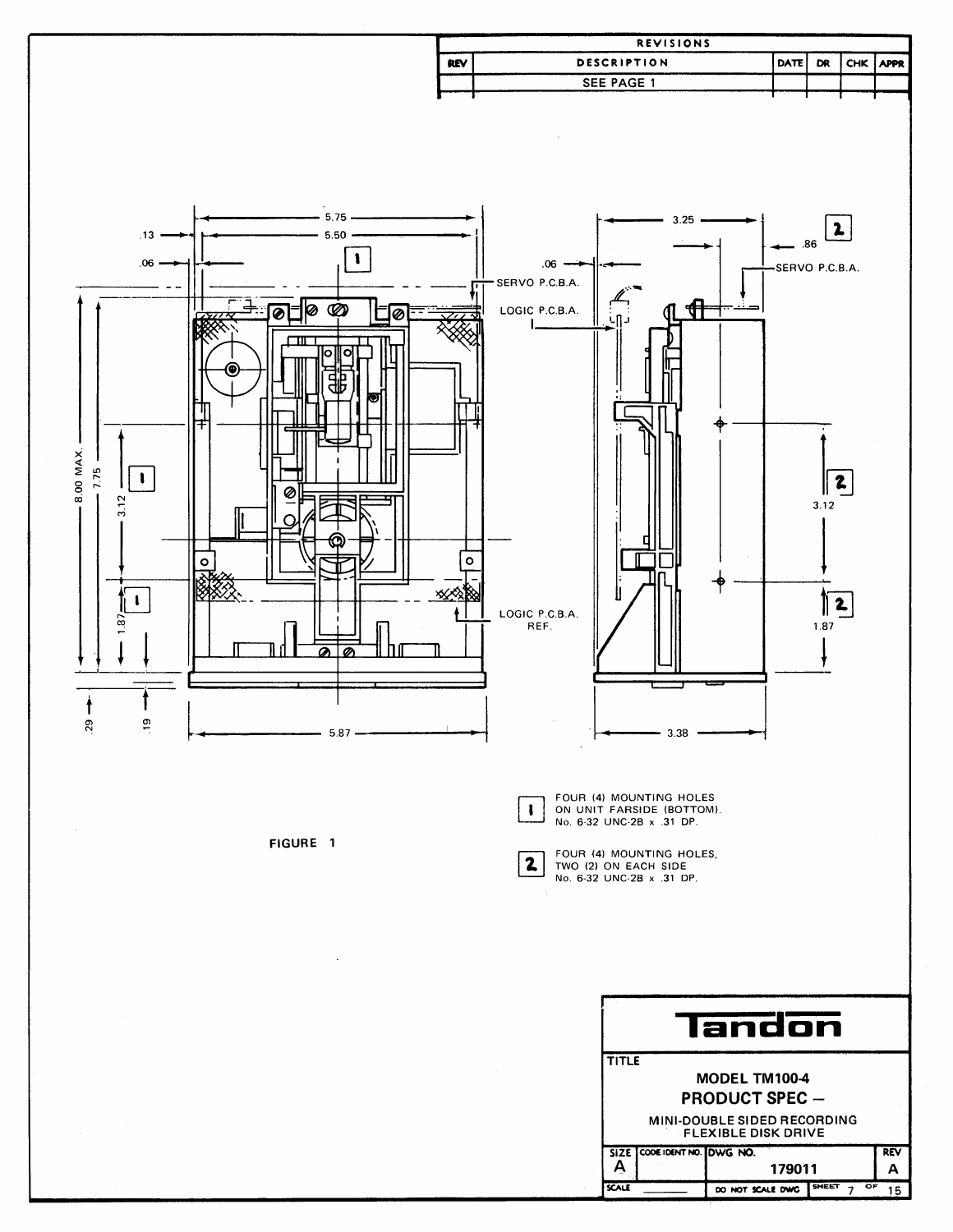|            | <b>REVISIONS</b>   |  |                  |  |
|------------|--------------------|--|------------------|--|
| <b>REV</b> | <b>DESCRIPTION</b> |  | DATE DR CHK APPR |  |
|            | <b>SEE PAGE 1</b>  |  |                  |  |
|            |                    |  |                  |  |

### 5.0 POWER REQUIREMENTS

### 5.1 D. C. POWER SEQUENCING

One second maximum from the Time Power is applied to the time when the unit will accept command.

### 5.2 PRIMARY POWER

+12 VDC  $\pm$  0.6 VDC @ 900 MA (AVE. MAX)

+5 VDC  $\pm$  0.25 VDC @ 600 MA (AVE. MAX) with  $\langle$  100 MV P/P RIPPLE)

### 5.3 CONNECTOR P3/J3

DC Power is supplied to the Flexible Disk Drive throught a four (4) pin AMP connector PN-350211-1 soldered to the P.C.B.A. (J3). The mating Connector (not supplied) is AMP PN-1-480424-0 utilizing AMP contact PN-60619-1. See Table 1 for pin assignments.

|              |                             | landon                                                           |             |     |  |
|--------------|-----------------------------|------------------------------------------------------------------|-------------|-----|--|
| <b>TITLE</b> |                             |                                                                  |             |     |  |
|              |                             | MODEL TM100-4                                                    |             |     |  |
|              |                             | <b>PRODUCT SPEC —</b>                                            |             |     |  |
|              |                             | <b>MINI-DOUBLE SIDED RECORDING</b><br><b>FLEXIBLE DISK DRIVE</b> |             |     |  |
|              | SIZE CODE IDENT NO. DWG NO. |                                                                  |             | REV |  |
|              | Δ<br>179011                 |                                                                  |             |     |  |
| <b>SCALE</b> |                             | DO NOT SCALE DWG                                                 | SHEET<br>OF | 15  |  |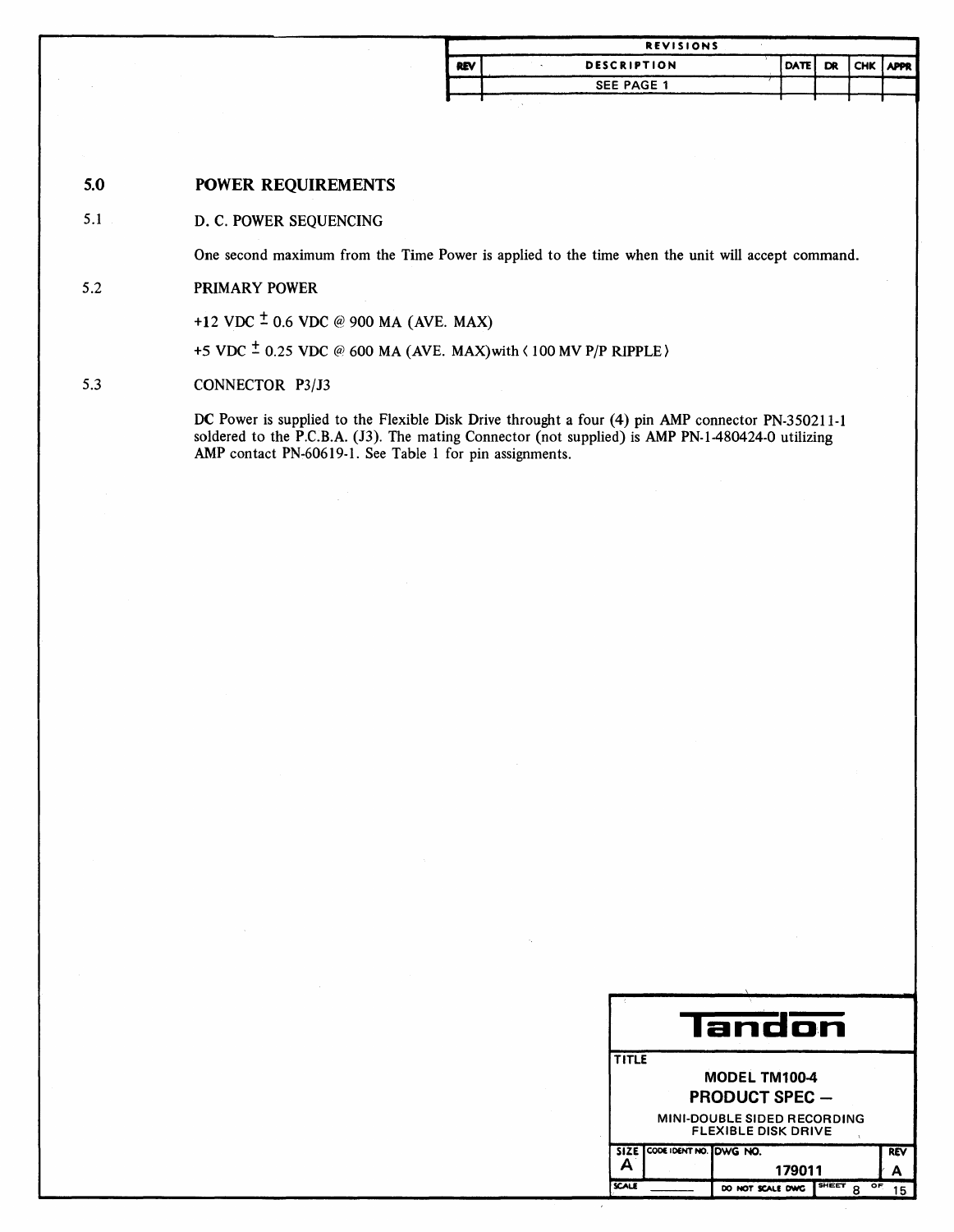|            | <b>REVISIONS</b>   |             |    |                 |  |
|------------|--------------------|-------------|----|-----------------|--|
| <b>REV</b> | <b>DESCRIPTION</b> | <b>DATE</b> | DR | <b>CHK APPR</b> |  |
|            | SEE PAGE 1         |             |    |                 |  |
|            |                    |             |    |                 |  |

## TABLE 1

### DC POWER CONNECTOR PIN ASSIGNMENT, P3/J3

| PIN | SUPPLY VOLTAGE |
|-----|----------------|
|     | $+ 12$ vdc     |
| 2   | 12v Return     |
| 3   | 5v Return      |
|     | $+$ 5vdc       |

TABLE 1A

| <b>PIN</b>                                     | <b>SIGNAL</b>                            |
|------------------------------------------------|------------------------------------------|
| GND LUG<br>$3/16$ " OUICK<br><b>DISCONNECT</b> | CHASSIS GROUND FROM<br><b>CONTROLLER</b> |

|                             | landon                                                    |                       |                  |            |  |  |  |  |
|-----------------------------|-----------------------------------------------------------|-----------------------|------------------|------------|--|--|--|--|
| <b>IITLE</b>                |                                                           |                       |                  |            |  |  |  |  |
|                             |                                                           | MODEL TM100-4         |                  |            |  |  |  |  |
|                             |                                                           | <b>PRODUCT SPEC -</b> |                  |            |  |  |  |  |
|                             | MINI-DOUBLE SIDED RECORDING<br><b>FLEXIBLE DISK DRIVE</b> |                       |                  |            |  |  |  |  |
| SIZE CODE IDENT NO. DWG NO. |                                                           |                       |                  | <b>REV</b> |  |  |  |  |
| 179011                      |                                                           |                       |                  |            |  |  |  |  |
| <b>SCALE</b>                |                                                           | DO NOT SCALE DWG      | SHEET<br>OF<br>g | 15         |  |  |  |  |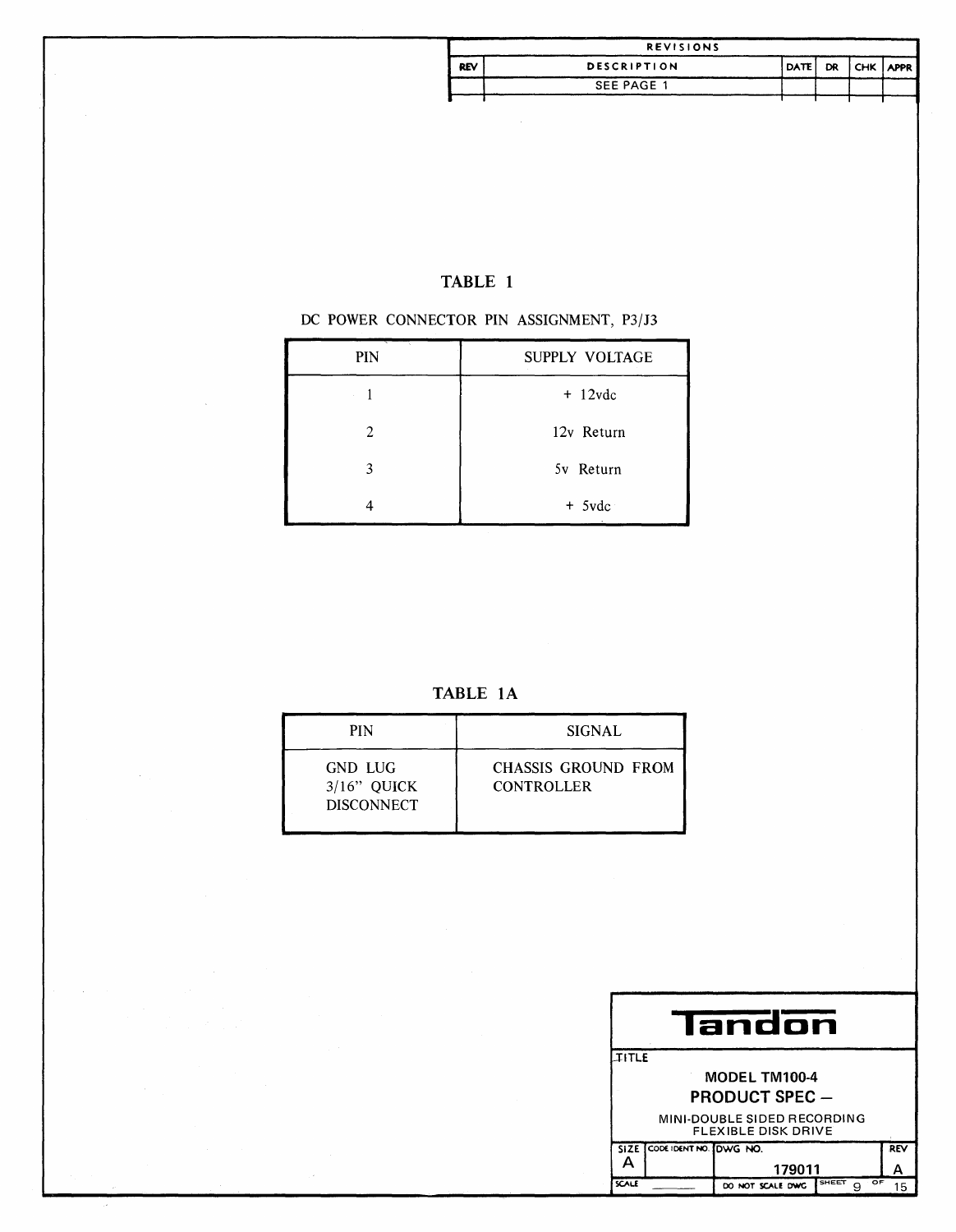|            | <b>REVISIONS</b>   |          |           |          |  |
|------------|--------------------|----------|-----------|----------|--|
| <b>REV</b> | <b>DESCRIPTION</b> | I DATE I | <b>DR</b> | CHK APPR |  |
|            | SEE PAGE 1         |          |           |          |  |
|            |                    |          |           |          |  |

### 6.0 INTERFACE

6.1

The  $I/O$  is an Industry Compatable Interface. The Connector is  $(P1/J1)$  a 34 pin edge card connector (J1).

The mating connector (PI not supplied) may be a Scotch-Flex Ribbon connecting, 3M PN-3463-001 or alternatively an AM PN-583717-5 utilizing contacts PN-I-583616-1 for Twisted pair. Signal Connector pin assignments can be found in Table 2.

### 6.1.1 INPUT CONTROL LINES

### 6.1.1.1 DRIVE SELECT LINES

The DRIVE SELECT lines provide a means of selecting and deselecting a disk drive. These four lines select one of the four disk drives attached to the controller.

When the signal logic level is true (low), the disk drive electronics are activated, the head is loaded and the drive is conditioned to respond to Step or Read/Write commands. When the signal line logic level is false (high), the input control lines and output status lines are disabled.

A DRIVE SELECT line must remain stable in the true (low) state until the execution of a Step or Read/Write command is completed.

The disk drive address is determined by a Select Shunt on the signal PCBA. DRIVE SELECT lines o through 3 provide a means of daisy-chaining a maximum of four disk drives to a controller. Only one line can be true (low) at a time. An undefined operation might result if two or more units are assigned the same address or if two or more DRIVE SELECT lines are in the true (low) state simultaneously.

### 6.1.1.2 MOTOR ON

When this signal line logic level goes true (low), the drive motor accelerates to its nominal speed of 300 RPM and stabilizes at this speed in less than 250 milliseconds. When the signal line logic level goes false (high), the disk drive decelerates to a stop in less than 150 milliseconds. This signal is not gated with select.

### 6.1.1.3 DIRECT SELECT and STEP Lines (2 Lines)

When the disk drive is selected, a true (low) pulse with a time duration greater than 1 usec, but less than 2 msec, on the STEP line initiates the access motion. The direction of motion is determined by the logic state of the DIRECTION SELECT line when a STEP pulse is issued. The motion is towards the center of the disk if the DIRECTION SELECT line is in the true (low) state when a STEP pulse is issued. The direction of motion is away from the center of the disk if the DIRECTION SELECT line is in the false (high) state when a STEP pulse is issued. To ensure proper positioning, the DIRECTION SELECT line should be stable 1 usec (minimum), prior to issuing a corresponding STEP pulse and remain true (low) until 1 usec after the STEP pulse. The access motion is initiated on the trailing edge of the STEP pulse. '

The time period between consecutive trailing edges of STEP pulses should not be less than 3 msec.

| landon                                                    |  |                  |                    |    |  |  |
|-----------------------------------------------------------|--|------------------|--------------------|----|--|--|
| <b>TITLE</b><br>MODEL TM100-4<br><b>PRODUCT SPEC -</b>    |  |                  |                    |    |  |  |
| MINI-DOUBLE SIDED RECORDING<br><b>FLEXIBLE DISK DRIVE</b> |  |                  |                    |    |  |  |
| SIZE CODE IDENT NO. DWG NO.<br>179011                     |  |                  |                    |    |  |  |
| <b>SCALE</b>                                              |  | DO NOT SCALE DWG | <b>SHEET</b><br>OF | 15 |  |  |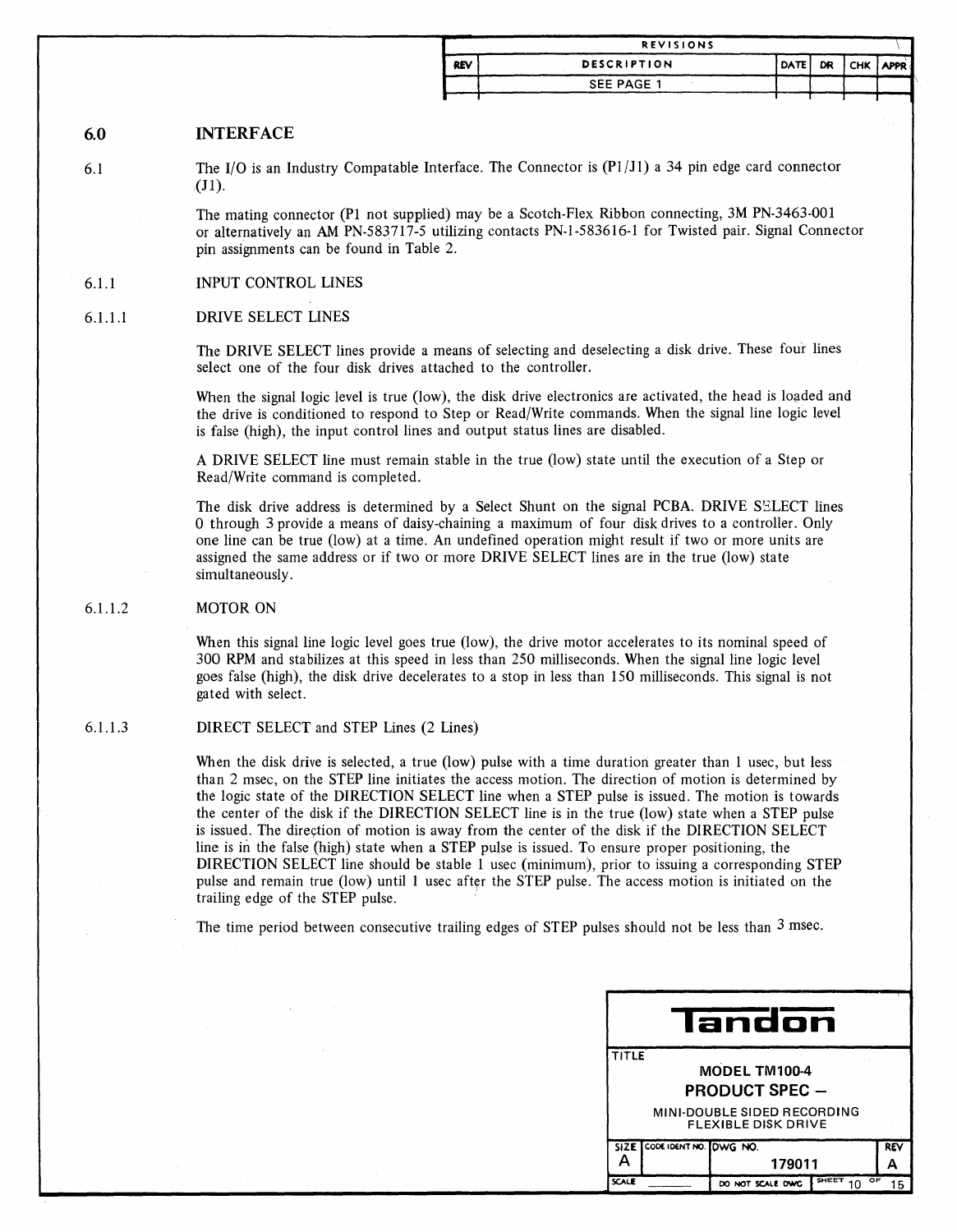|            | <b>REVISIONS</b>   |          |             |  |
|------------|--------------------|----------|-------------|--|
| <b>REV</b> | <b>DESCRIPTION</b> | I DATE I | DR CHK APPR |  |
|            | SEE PAGE 1         |          |             |  |
|            |                    |          |             |  |

|--|--|

### INTERFACE CONNECTOR PIN ASSIGNMENTS, J1/P1

 $\mathcal{A}^{\mathcal{A}}$ 

 $\mathcal{B}_{\rm{L}}$  .

 $\sim 3\%$  .

|                |                | INPUT CONTROL LINES<br>(CONTROLLER-TO-DISK-DRIVE) |
|----------------|----------------|---------------------------------------------------|
| <b>GROUND</b>  | <b>SIGNAL</b>  | DESCRIPTION (MNEMONIC)                            |
| $\mathbf{1}$   | $\overline{2}$ | Connector Clamp                                   |
| 3              | $\overline{4}$ | (Spare)                                           |
| 5              | 6              | <b>DRIVE SELECT 3</b>                             |
| 9              | 10             | DRIVE SELECT 0                                    |
| 11             | 12             | DRIVE SELECT 1                                    |
| 13             | 14             | <b>DRIVE SELECT 2</b>                             |
| 15             | 16             | MOTOR ON                                          |
| 17             | 18             | DIRECTION SELECT                                  |
| 19             | 20             | <b>STEP</b>                                       |
| 21             | 22             | COMPOSITE WRITE DATA                              |
| 23             | 24             | WRITE ENABLE                                      |
| 31             | 32             | SIDE ONE SELECT                                   |
|                |                | OUTPUT STATUS LINES                               |
|                |                | (DISK-DRIVE-TO-CONTROLLER)                        |
| 7 <sup>1</sup> | 8              | <b>INDEX/SECOTR</b>                               |
| 25             | 26             | TRACK ØØ                                          |
| $27\,$         | 28             | WRITE PROTECTED                                   |
| 29             | 30             | COMPOSITE READ DATA                               |
| 33             | 34             | Connector Clamp                                   |

| <b>ITITLE</b> |                                                           |
|---------------|-----------------------------------------------------------|
|               | <b>MODEL TM100-4</b>                                      |
|               | <b>PRODUCT SPEC -</b>                                     |
|               | MINI-DOUBLE SIDED RECORDING<br><b>FLEXIBLE DISK DRIVE</b> |

|              | SIZE CODE IDENT NO. DWG NO. |                              | <b>REV</b> |
|--------------|-----------------------------|------------------------------|------------|
| $\mathsf{A}$ |                             | 179011                       |            |
| CALE         |                             | DO NOT SCALE DWG SHEET 11 OF | 15         |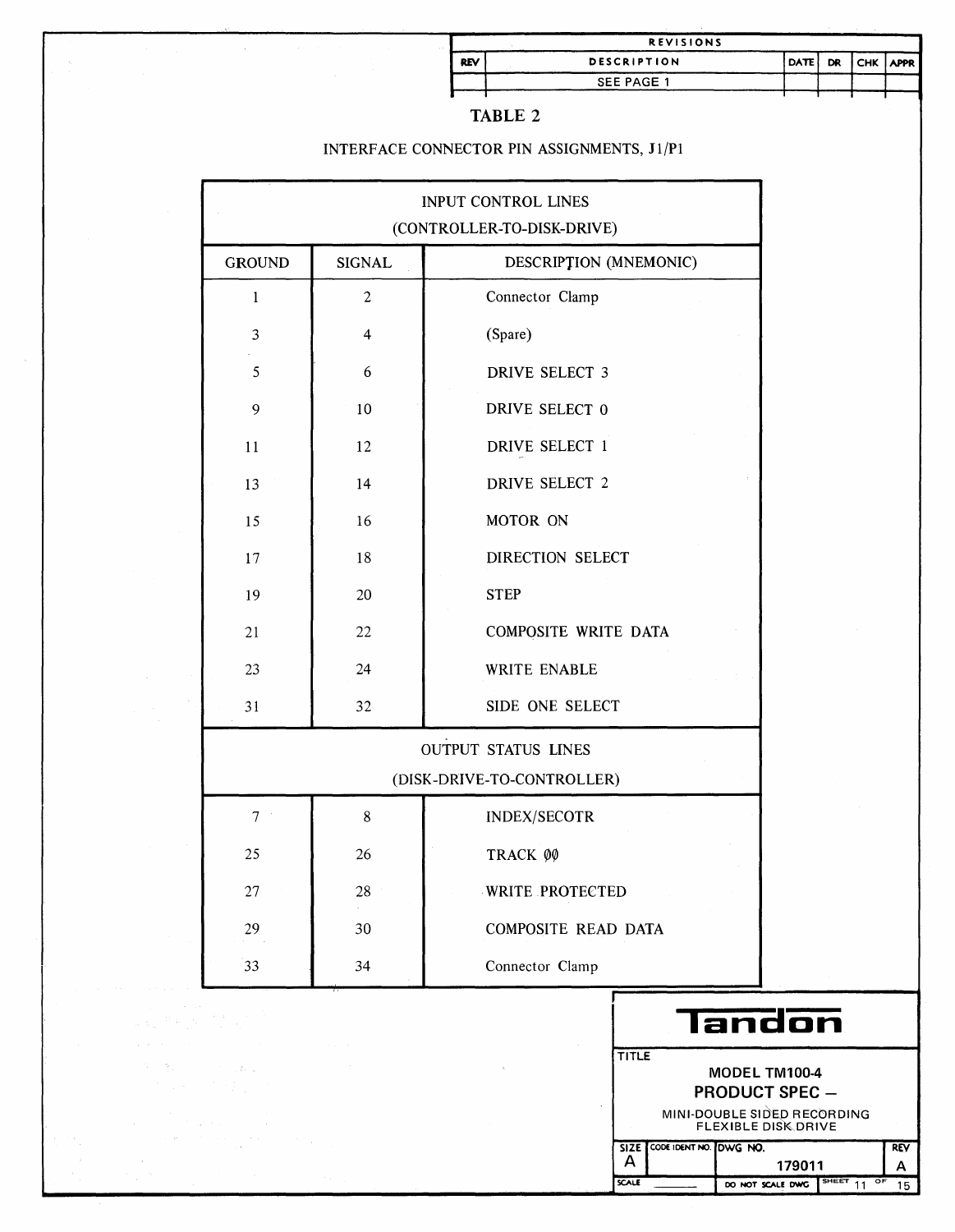|            | <b>REVISIONS</b>   |                  |  |  |
|------------|--------------------|------------------|--|--|
| <b>REV</b> | <b>DESCRIPTION</b> | DATE DR CHK APPR |  |  |
|            | SEE PAGE 1         |                  |  |  |
|            |                    |                  |  |  |

The Drive Electronics will ignore STEP pulses when either of the following conditions exist:

- (A) The WRITE ENABLE is true (low)
- (B) The direction SELECT is false (high) and the HEAD is position at track  $\varphi\varphi$
- (C) The DRIVE is not selected

#### 6.1.1.4 COMPOSITE WRITE DATA

When the disk drive is selected, this interface line provides the bit-serial COMPOSITE WRITE DATA pulses that control the switching of the write current in the selected head. The write electronics must be conditioned for writing by the WRITE ENABLE line (see Para. 5.4.1.6).

For each high-to-Iow transition on the COMPOSITE WRITE DATA line, a flux change is produced at the write head gap. This will cause a flux change to be stored on the medium.

When a double-frequency type encoding technique is used in which data and clock form the combined Write Data signal, the following is recommended.

- (1) The repetition of the high-to-Iow transitions, when writing all zeros, should be equal to the nominal data rate,  $\pm$  0.1 %.
- (2) The repetition rate of the high-to-Iow transitions, when writing all ones, should be equal to twice the nominal data rate,  $\frac{1}{4}$  0.1 %.

### WRITE ENABLE

When this signal is true (low), the write electronics are prepared for writing data (the read electronics are disabled). This signal turns on write current in the selected Read/Write head. Data is written under the control of the COMPOSITE WRITE DATA and SIDE ONE SELECT input lines. It is generally recommended that changes of state on the WRITE ENABLE line occur before the first WRITE DATA pulse. When the WRITE ENABLE line is false (high), all write electronics are disabled.

When a write-protected diskette is installed in a drive, the write electronics are disabled irrespective of the state of the WRITE ENABLE of SIDE ONE SELECT lines.

### 6.1.1.6 SIDE ONE SELECT

The SIDE-ONE SELECT interface line defines which side of a. two-sided diskette is used for information transfer.

An open circuit of false (high) level selects the Read/Write head on SIDE 0 surface of the diskette. A true (low) level on this line selects the Read/Write head on SIDE 1 surface of the diskette.

A 100 *usec minimum delay should be allowed for the Read circuit to stabilize after a head switching.* 

|       |                                                        | landon                                                    |            |  |  |  |
|-------|--------------------------------------------------------|-----------------------------------------------------------|------------|--|--|--|
|       | <b>TITLE</b><br>MODEL TM100-4<br><b>PRODUCT SPEC -</b> |                                                           |            |  |  |  |
|       |                                                        | MINI-DOUBLE SIDED RECORDING<br><b>FLEXIBLE DISK DRIVE</b> |            |  |  |  |
|       | SIZE CODE IDENT NO. DWG NO.                            | 179011                                                    | <b>REV</b> |  |  |  |
| SCALE |                                                        | SHEET<br>DO NOT SCALE DWG                                 | ОF         |  |  |  |

6.1.1.5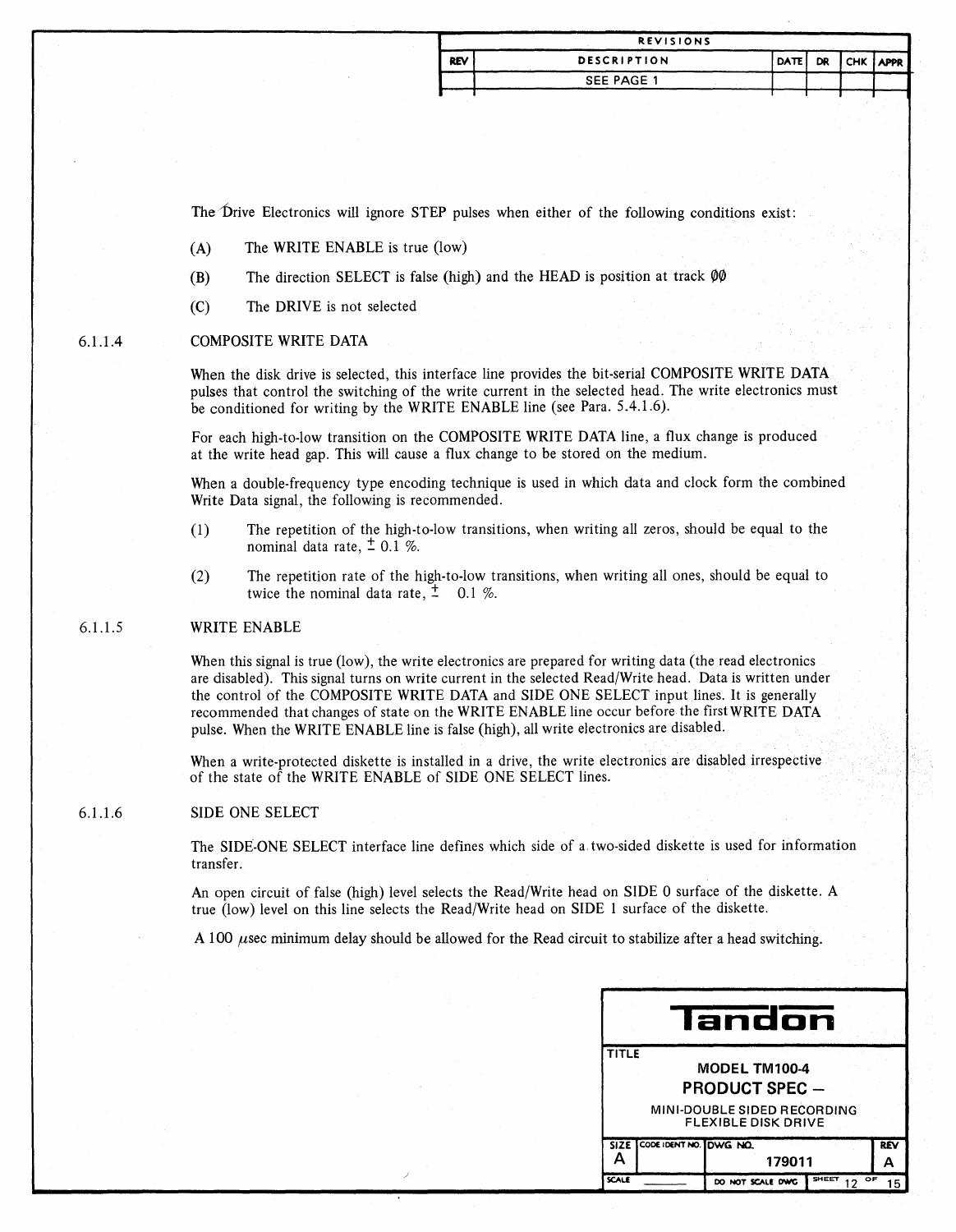| <b>REVISIONS</b> |             |                  |  |  |  |
|------------------|-------------|------------------|--|--|--|
| <b>REV</b>       | DESCRIPTION | DATE DR CHK APPR |  |  |  |
|                  | SEE PAGE 1  |                  |  |  |  |

### 6.2.1 OUTPUT STATUS LINES

### 6.2.1.1 INDEX/SECTOR

The INDEX/SECTOR signal is a composite of the Index pulse and Sector signals.

An Index pulse is provided once every revolution (200 msec, nominal) to indicate to the controller the beginning of a track. The leading edge of this signal must always be used to insure timing accuracy. The INDEX/SECTOR line remains in the true (low) state for the duration of the INDEX/SECTOR pulse. The duration of the INDEX/SECTOR pulse is nominally 3.5 msec.

The Sector signal portion appears only when using hard-sectored diskettes.

### 6.2.1.2 TRACK 0

When the disk drive is selected, the TRACK 0 interface signal indicates to the controller that the Read/Write head is positioned on TRACK O. The TRACK 0 signal remains true (low) until the head is moved away from  $TRACK \cup 0$ .

### 6.2.1.3 WRITE PROTECTED

The NWPTD signal line level goes true (low) when the diskette is write protected, the write electronics are internally disabled.

With WRITE PROTECTED false (high), the write electronics are enabled and Write operations can be performed. It is generally recommended that the controller should not issue a Write command when the WRITE PROTECTED signal is true (low).

### 6.2.1.4 COMPOSITE READ DATA

This interface line transmits the readback data to the controller when the drive is selected. It provides a pulse for each flux transition recorded and detected on the diskette. The COMPOSITE READ DATA output line goes true (low) for a duration of  $1 \pm .25$  usec for each flux change recorded on diskette.

The leading edge of the COMPOSITE READ DATA output pulse represents the true positions of the flux transitions on the diskette surface.

| landon |                                                           |                  |             |            |  |  |
|--------|-----------------------------------------------------------|------------------|-------------|------------|--|--|
|        | <b>TITLE</b>                                              |                  |             |            |  |  |
|        | <b>MODEL TM100-4</b>                                      |                  |             |            |  |  |
|        | <b>PRODUCT SPEC -</b>                                     |                  |             |            |  |  |
|        | MINI-DOUBLE SIDED RECORDING<br><b>FLEXIBLE DISK DRIVE</b> |                  |             |            |  |  |
|        | SIZE CODE IDENT NO. DWG NO.                               |                  |             | <b>REV</b> |  |  |
| Δ      |                                                           | 179011           |             |            |  |  |
| SCALE  |                                                           | DO NOT SCALE DWG | SHEET<br>оF | 15         |  |  |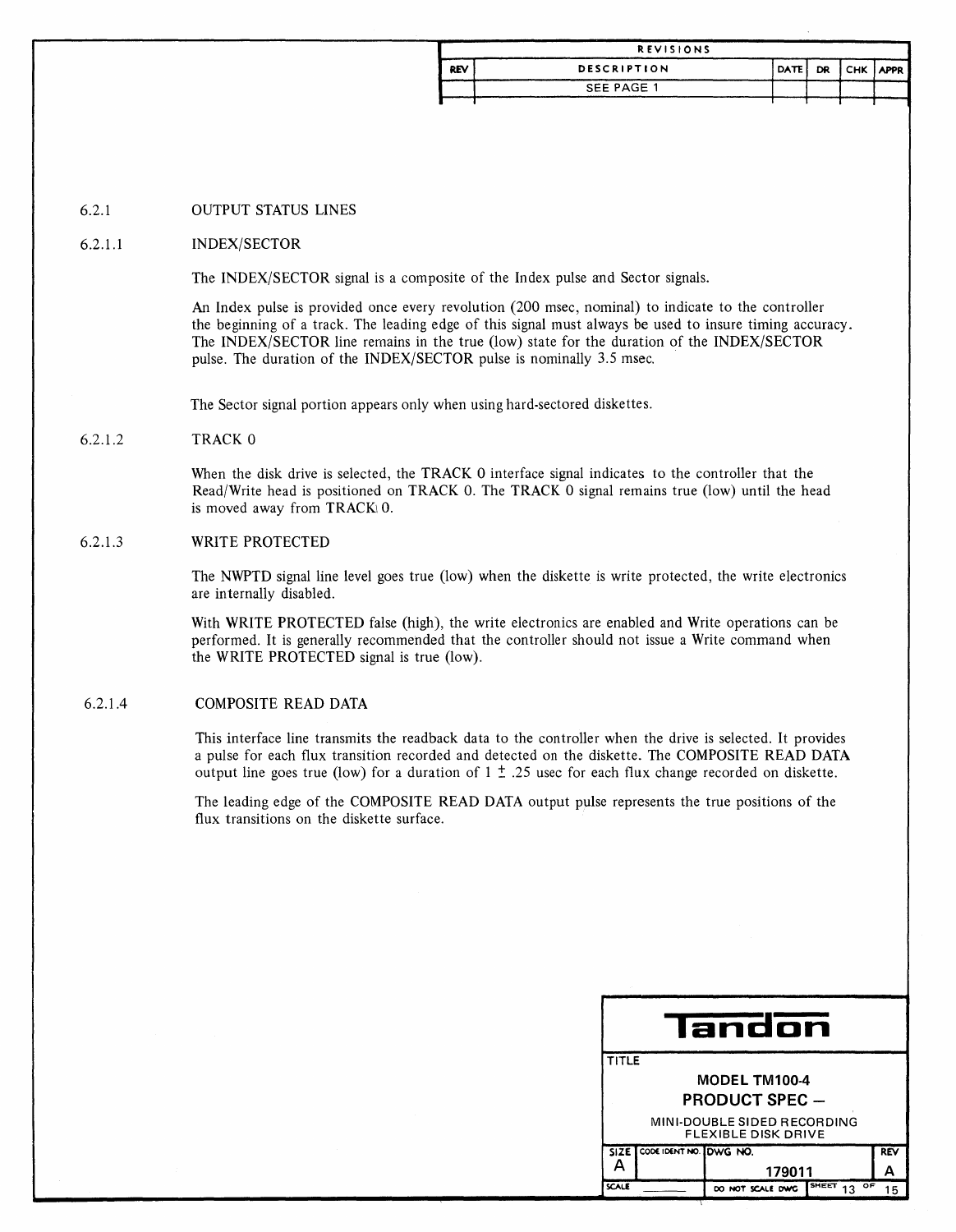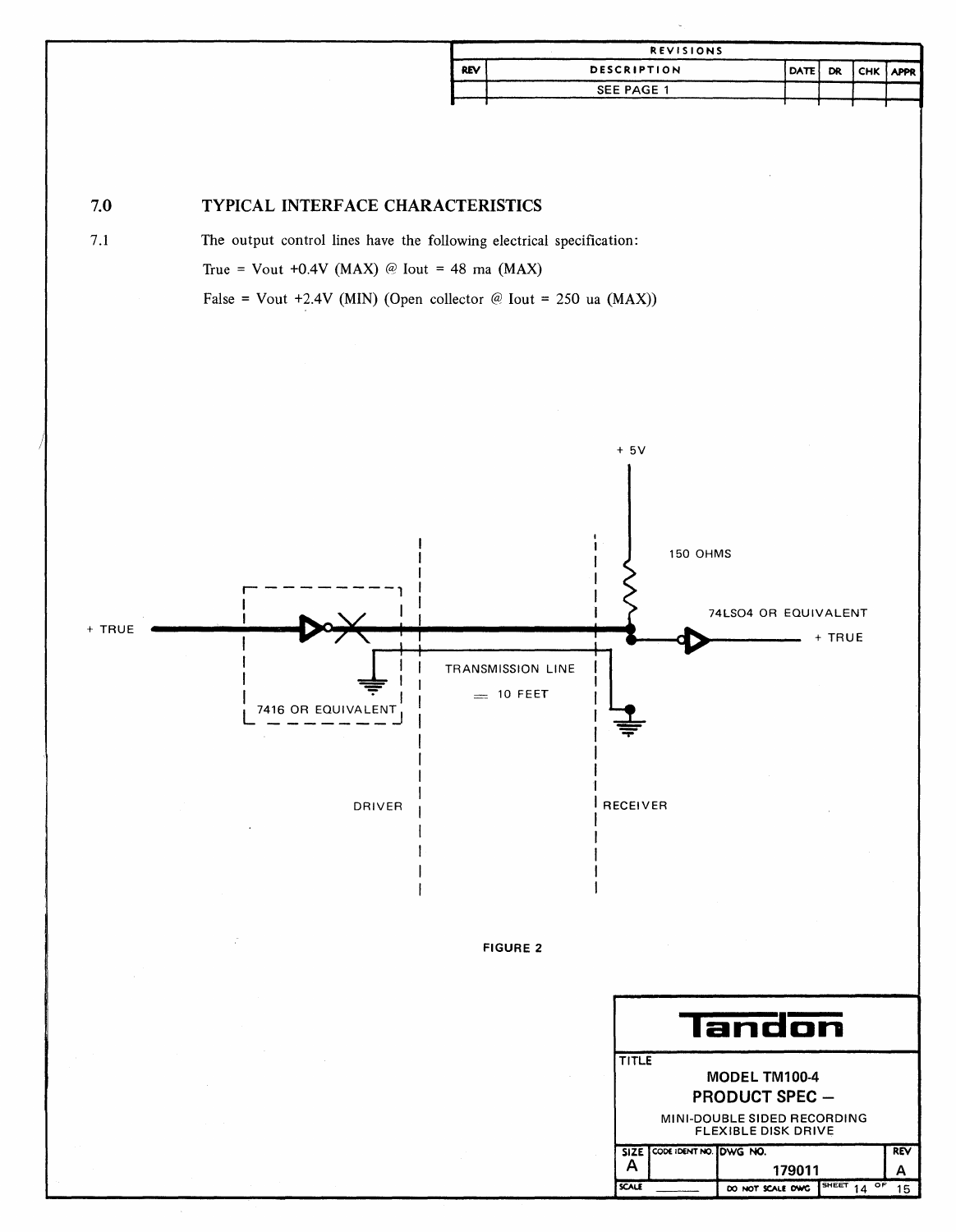